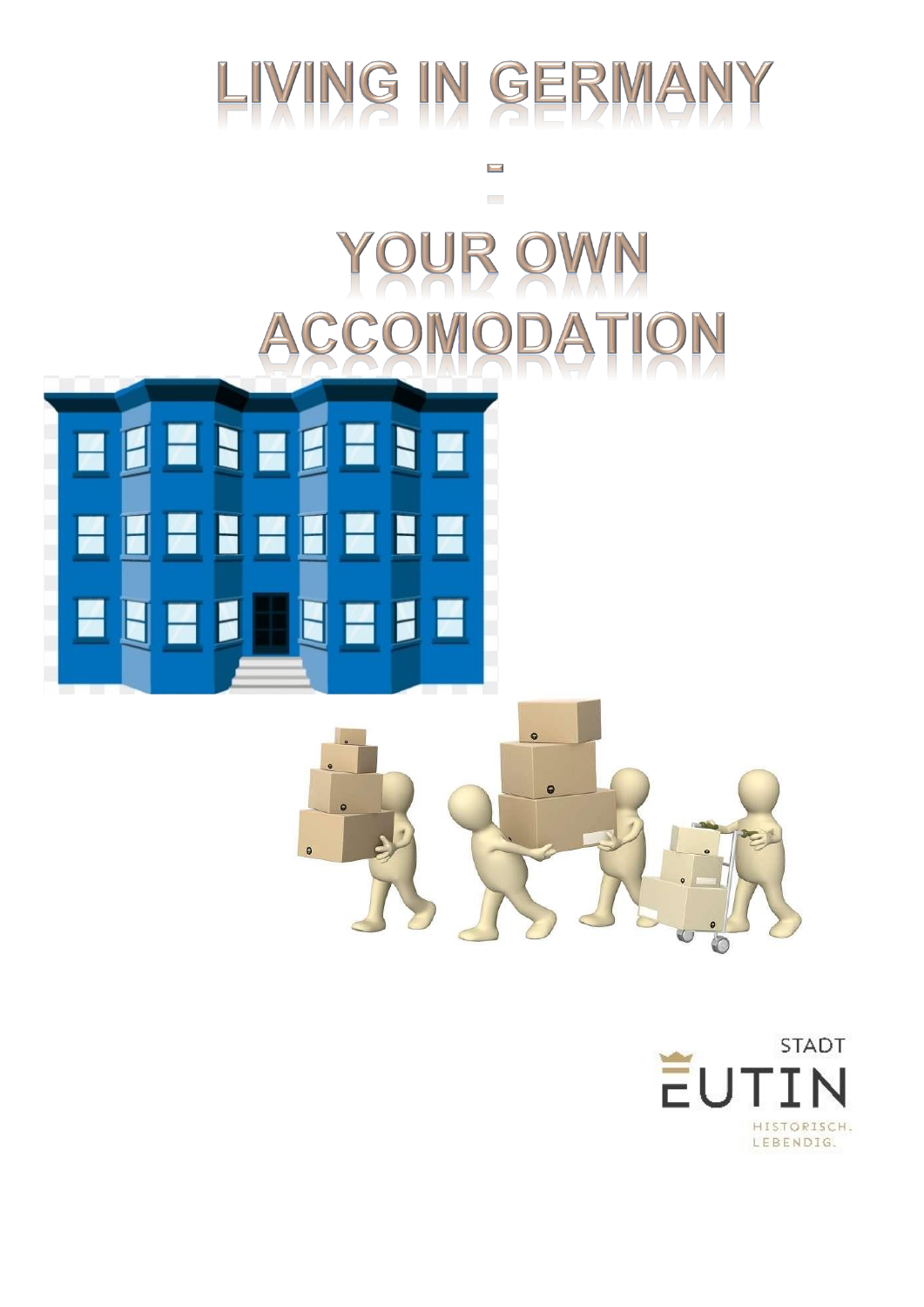# **Flat hand-over**

Read the flat hand-over protocol through.

Pay attention to the defects in t[he](https://www.google.de/url?sa=i&rct=j&q=&esrc=s&source=images&cd=&cad=rja&uact=8&ved=2ahUKEwiKhJ3yxuXeAhVC-aQKHUIRA-0QjRx6BAgBEAU&url=https://www.hypnosepraxis-rausch.de/kontakt-info-psychotherapie-koeln-bonn-wesseling/suche/&psig=AOvVaw3I04QBJJBTiVDIJfCwI2Xe&ust=1542892009757269)  flat.

Ask the landlord, where the meter for electricity, water and gas heating is and read the meter right.

Sign the contract after being sure that you have checked everything.

## **After moving in**



#### **Register the change in address:**

You have to inform the "Bürgerbüro (citizens 'center)" within two weeks. You will receive a **Meldebestätigung (Address registration certificate),** which you must present in the following authorities and institutions: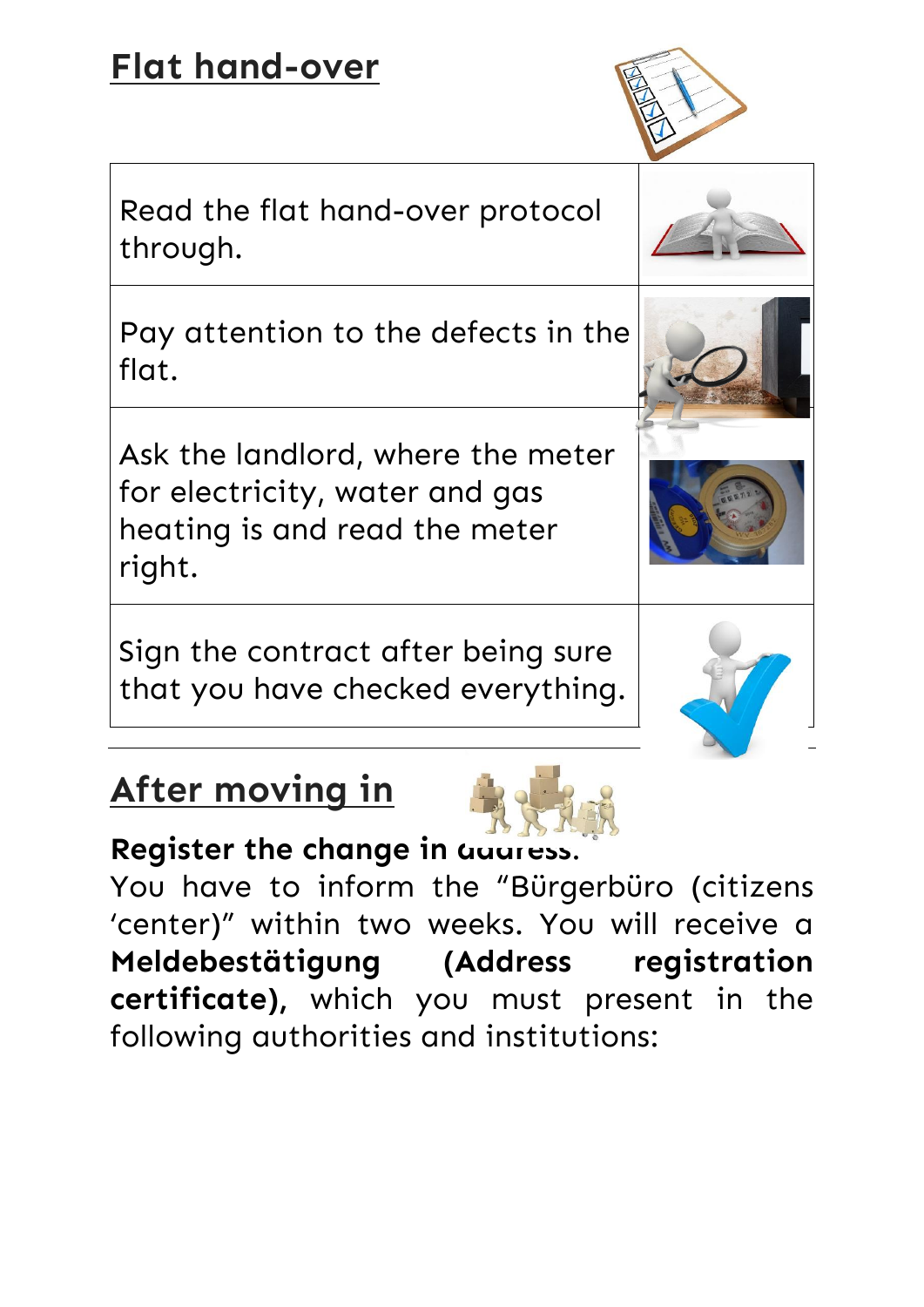| Jobcenter or Social Security Office |  |
|-------------------------------------|--|
| <b>BAMF</b>                         |  |
| <b>Bank</b>                         |  |
| Health insurance agencies           |  |
| Other insurance                     |  |
| School/ Kindergarten                |  |
| <b>German courses</b>               |  |
| Sport clubs                         |  |

| Make a standing order or debit<br>for the regular payments.                                                                                     |
|-------------------------------------------------------------------------------------------------------------------------------------------------|
| Label the bell, the mail box and<br>the door plate with your names.                                                                             |
| If you are free from broadcast<br>license fee, you must send the<br>release form to ARD ZDF<br>Deutschlandradio Beitragsservice,<br>50565 Köln. |



If you have an "Aufenthaltstitel (electronic residence permit) ", you must make an appointment in "Ausländerbehörde (aliens authority), so that your address

could be also changed in your ID card).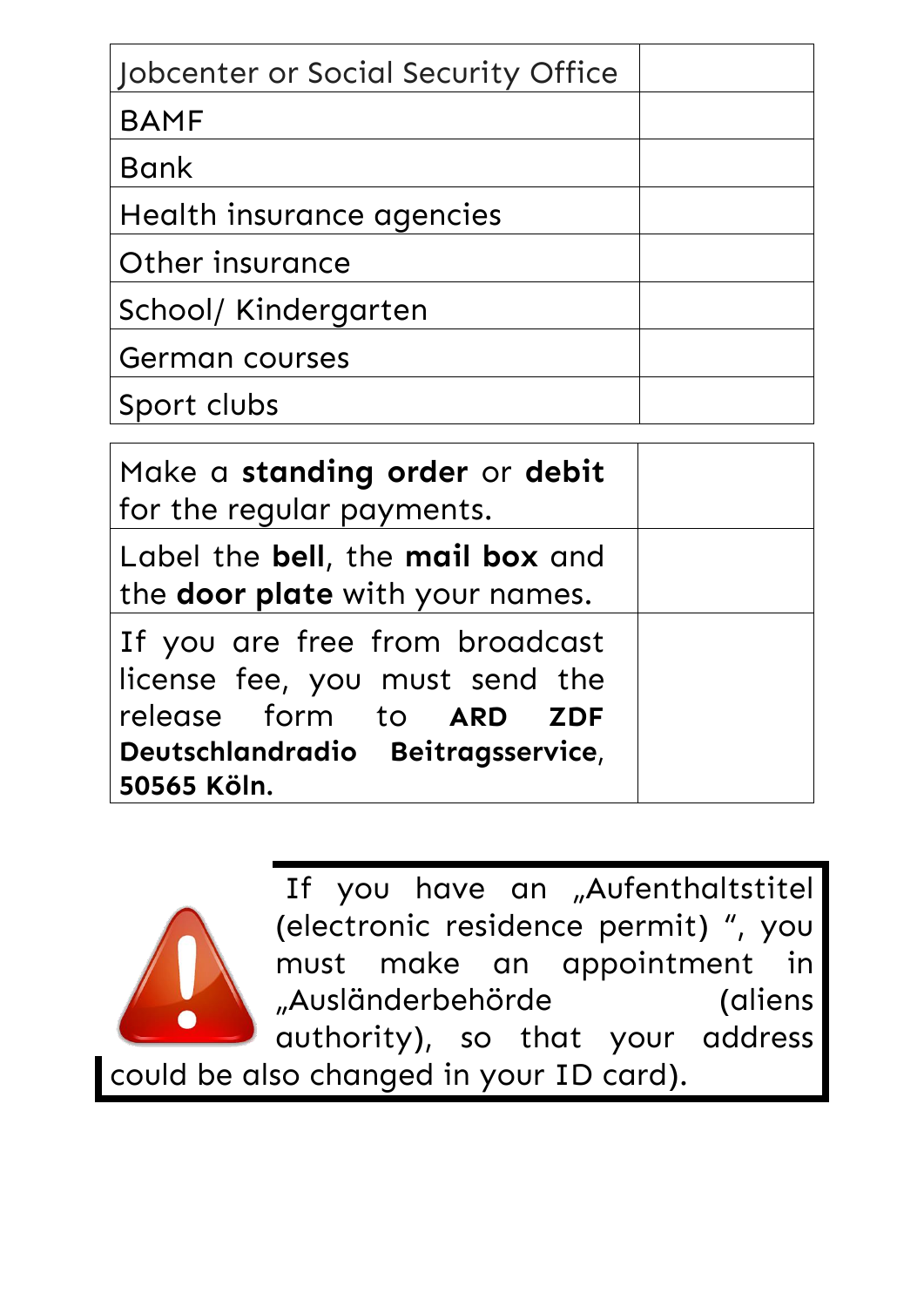## **Insurance**



In principal you should have a liability insurance, in order that you would not have to pay, if you cause a damage. Liability insurance pays:

- ✓Damage to rental: Damage in the flat (for example water damage)
- ✓Damage to persons: If you injure a person by accident
- $\checkmark$  Damage to property: If you destroy the items of another person



The liability insurance would not pay, if you cause the damage on purpose.

**House Rules**

Haus<br>Sordnung

As a tenant you have specific obligations for living together with all other tenants. Make sure that conversations and music are only at room volume.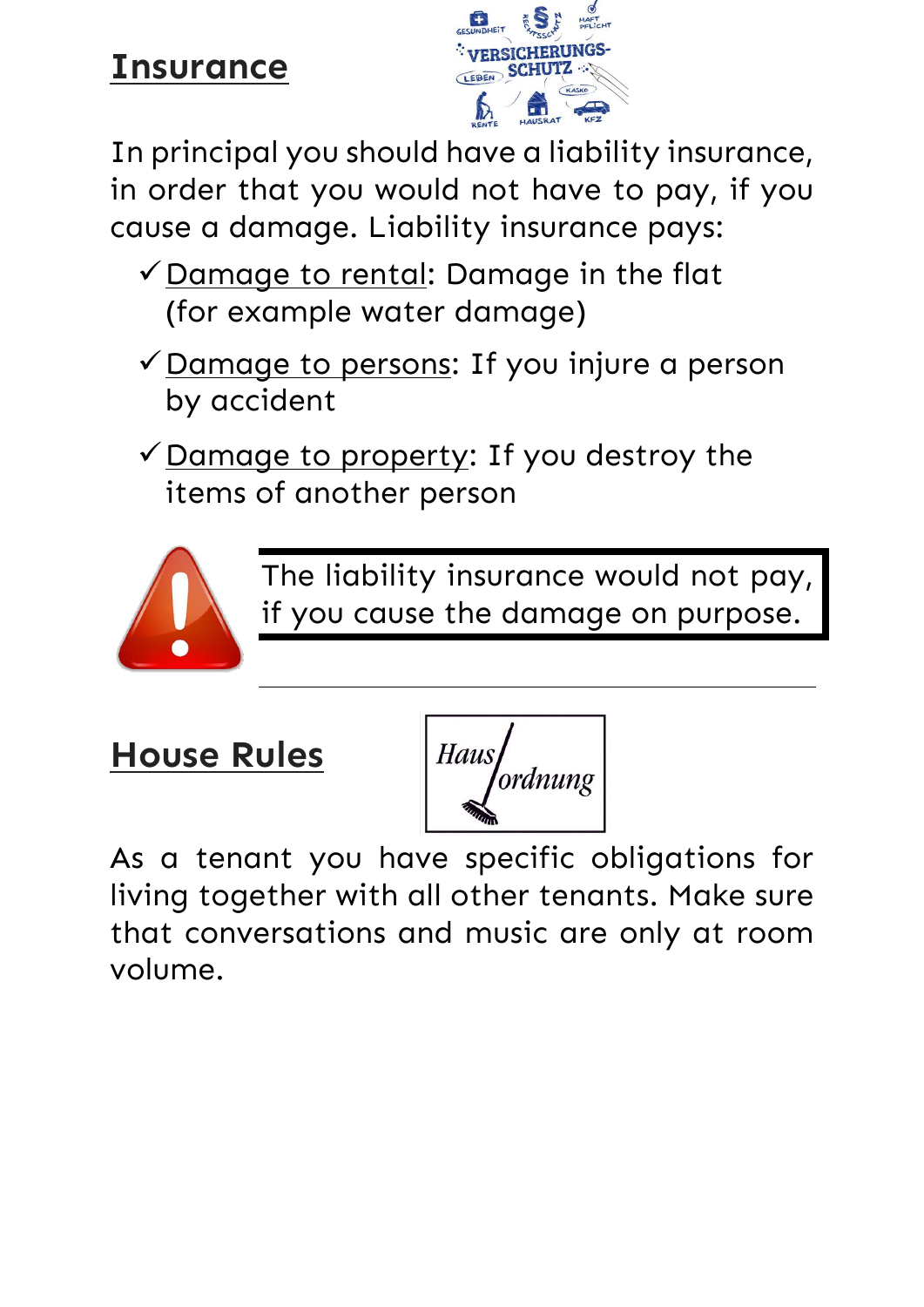#### ✓**Rest periods**:

You should avoid noise and follow the rest periods rules. The mandatory rest p[eriods in](http://www.google.de/url?sa=i&rct=j&q=&esrc=s&source=images&cd=&cad=rja&uact=8&ved=2ahUKEwjXkLPM3fveAhWHmbQKHQM4AnwQjRx6BAgBEAU&url=http://cadenaser.com/ser/2018/08/31/sociedad/1535710290_149657.html&psig=AOvVaw0VMCITzFjnrtieIgiGPXPY&ust=1543654033418912)  Germany are between

**13:00 o' clock and 15:00 o'clock,** 

**between 22:00 o'clock and 06:00 o'clock** and **on Sundays and official holidays all daylong!**

➢If you want to throw a party, you should inform your neighbors. In that way you could avoid that the neighbors call the police because of the party noise.

### ✓**Cleanliness**:

You **must** keep your flat, the hallway and the stairs clean. There is mostly a cleaning schedule, which must be definitely followed.

#### ✓**Waste separation: .**

The garbage is collected and disposed separately in Germany. Everyone has four different garbage cans: the **yellow** one for plastic waste, the **blue** one for paper waste, the **brown** one for organic waste and the **gray** one for residual waste. Specific separation and disposal of batteries, glasses, electronic trash and bulky waste! (see flyer of ZVO)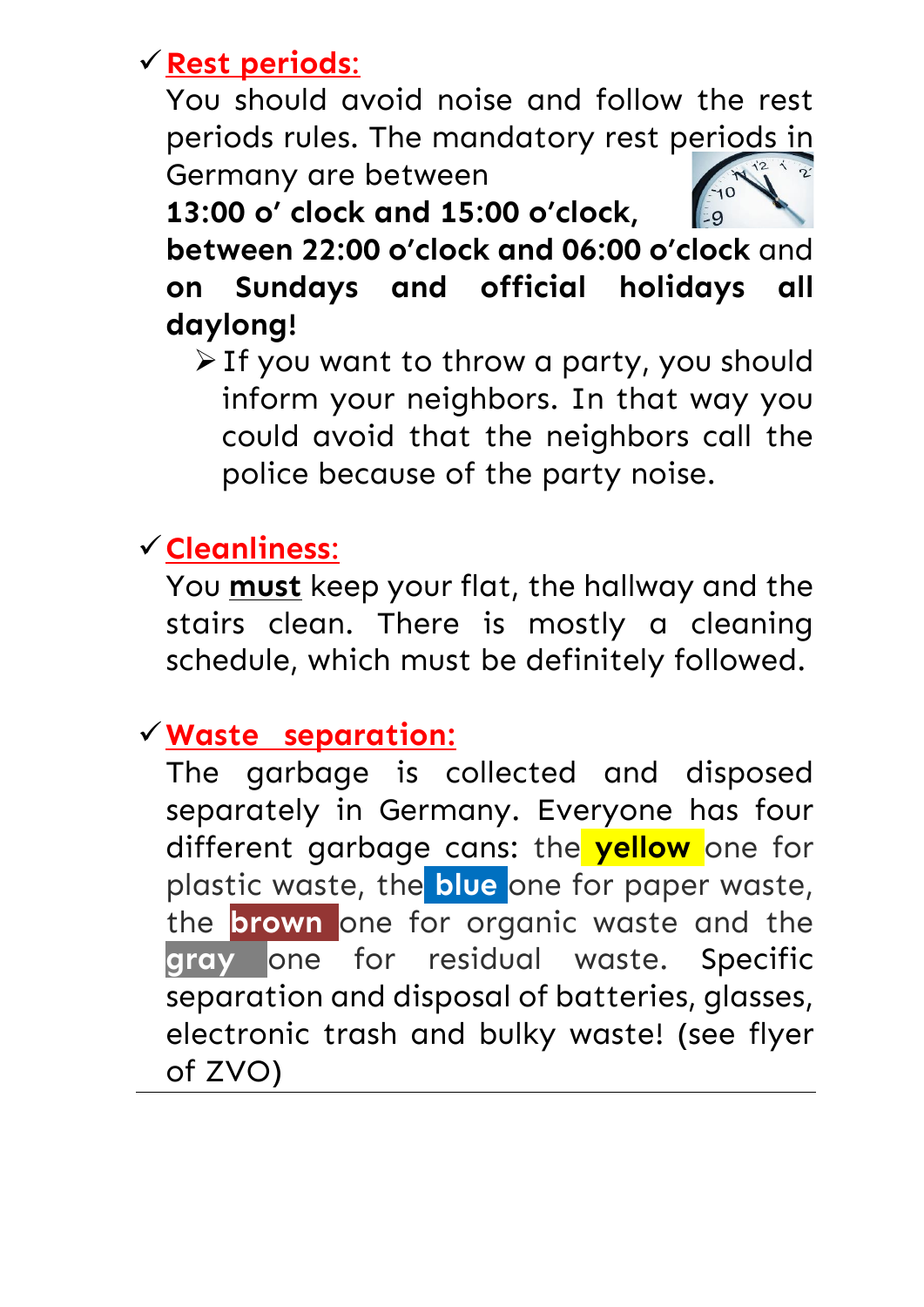# **Washing and Drying**

If it is possible, dry your laundry in an electronic laundry dryer. Pay attention to the care of the machine!



JP!

If you dry your laundry

on a laundry rack, pay attention to aeration, otherwise there is **mold risk!**



In case of mold there could be trouble between you and your landlord. Mold is also health hazardous!

# **Forbidden are…**

- **…naked flames in the flat.**
- **…to damage the flat or the building.**
- **Q...to throw kitchen waste, food rest diaper, bicycle etc. to the toilette.**
- **…to slaughter animals.**
- **…to smoke in the h[allway and stairway.](https://www.google.de/url?sa=i&rct=j&q=&esrc=s&source=images&cd=&cad=rja&uact=8&ved=2ahUKEwiV6cqIiPfeAhVQJFAKHRqyCcIQjRx6BAgBEAU&url=https://rowdymclean.com/stop-right-now/&psig=AOvVaw0NcNgTYZuAby3S6nxV_UVy&ust=1543493631309312)**
- **…to put the furniture, shoes, baby stroller in the stairway, since the emergency exit would be blocked.**
- **…to remove the fire alarm.**
- **…to install antennas or W-LAN without the permission of your landlord**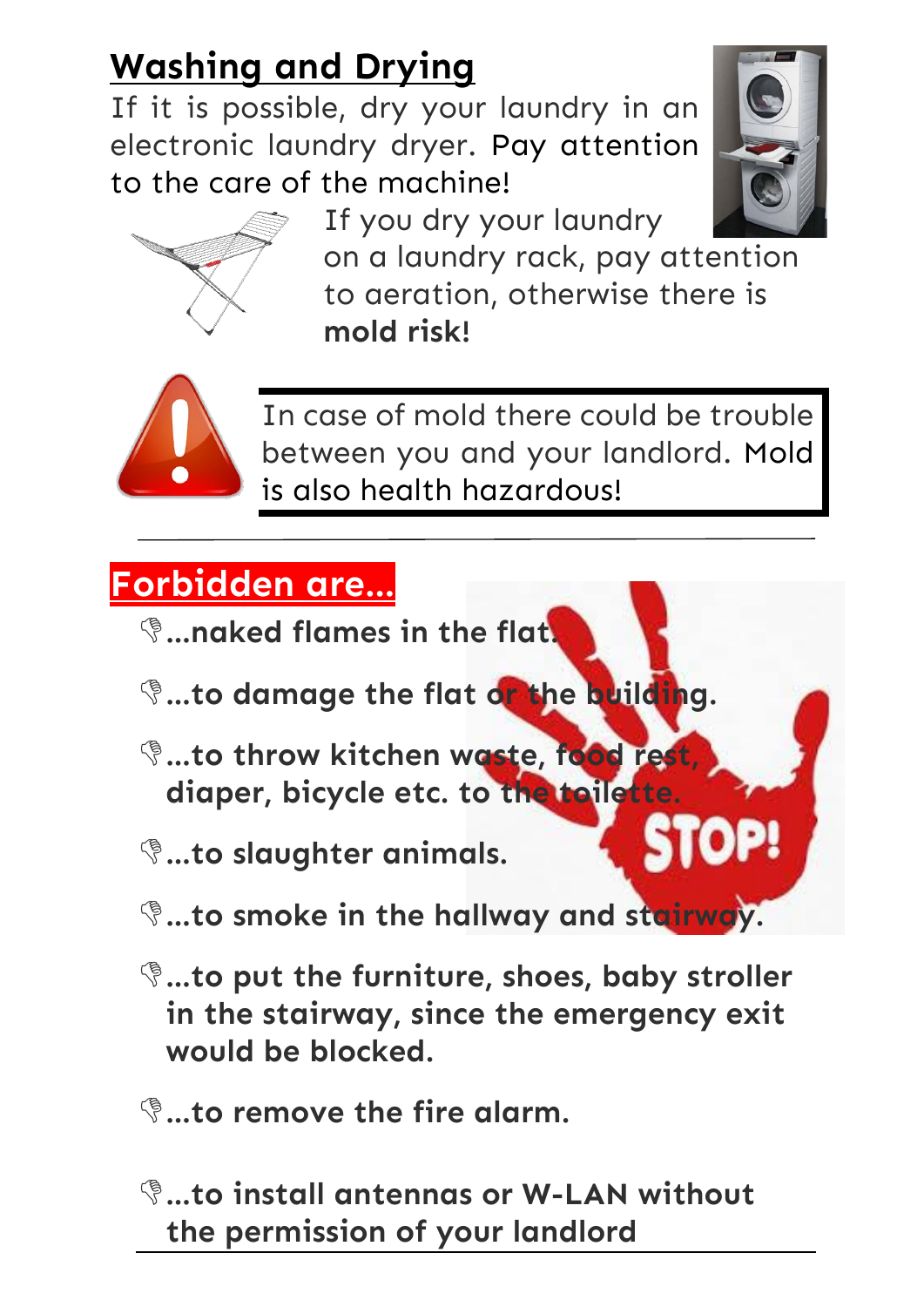



- ✓Call the caretaker or [the janit](https://www.google.de/url?sa=i&rct=j&q=&esrc=s&source=images&cd=&cad=rja&uact=8&ved=2ahUKEwjjt_uaivfeAhUJEVAKHXCMCtMQjRx6BAgBEAU&url=https://www.pinterest.com/pin/80783387044251184/&psig=AOvVaw0W1IPDazsmJFIn2COGJ6Gc&ust=1543494204916730)or of the house
- ✓Otherwise the landlord
- $\checkmark$  In case of fire call 112



# **Saving tips**

You should switch the heating to 3. To switch it on to 5 means high heating bills!



Do not leave the water unnecessarily on.

Fill the sink with the water and wash the dishes in the sink. In that way you use less water.

Air the room directly after cooking, taking a shower or bathing. Open the window completely at least three times a day and while doing that turn the heating down.